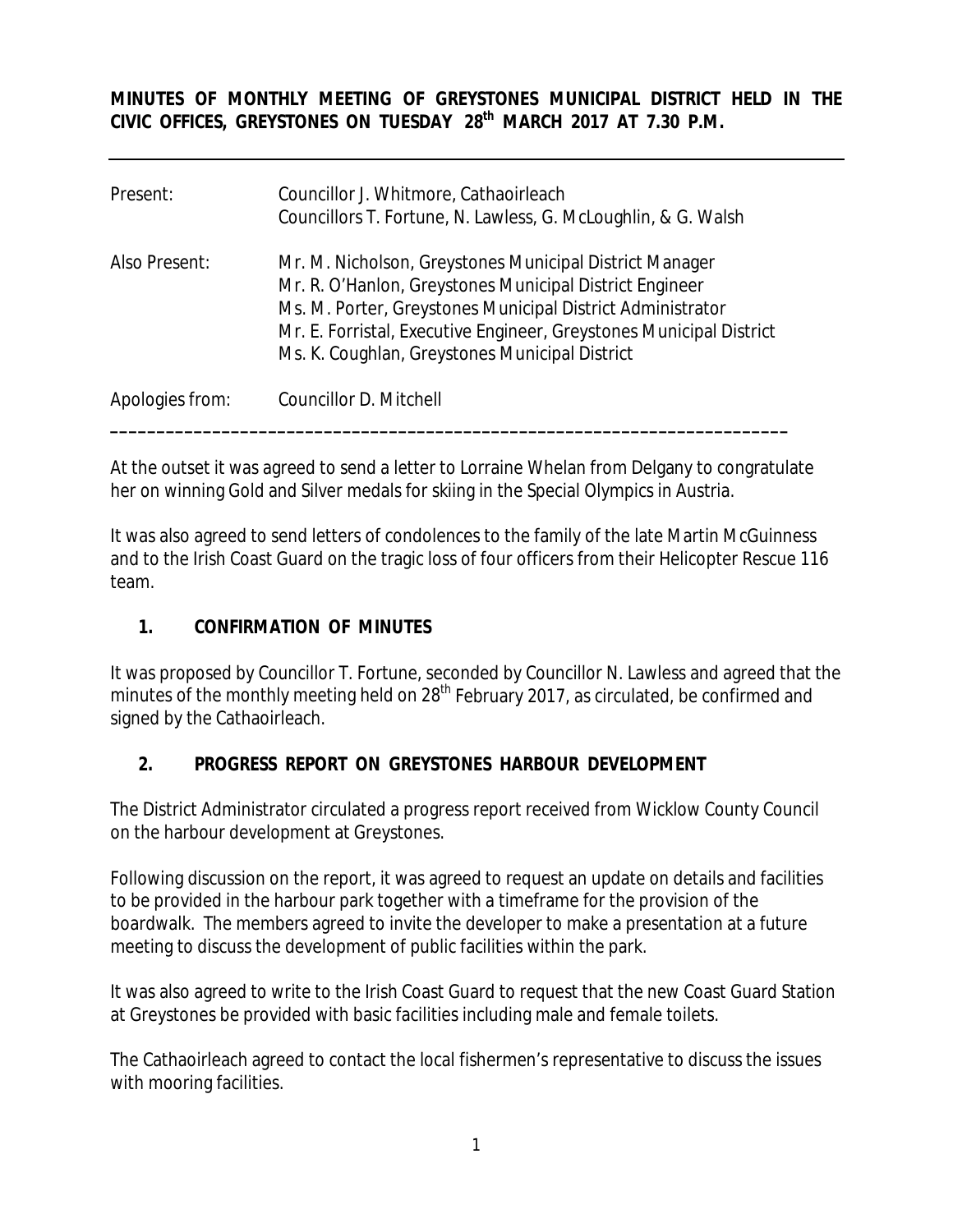Members also referred to recent reports in relation to seepage from a former dump in Bray and requested confirmation that any risk of same in relation to the old dump at the north beach had been addressed and they also requested a copy of the cliff/beach survey when completed.

# **3. 2017 GREYSTONES MUNICIPAL DISTRICT PEOPLE OF THE YEAR AWARDS**

The District Administrator informed the members that the 2017 Greystones MD People of the Year Awards, which would be jointly sponsored by the Wicklow Times, would be held in Greystones Golf Club on Thursday 25<sup>th</sup> May and that nominations would be accepted up to Friday 28<sup>th</sup> April 2017.

## **4. REPORT FROM GREYSTONES MUNICIPAL DISTRICT ENGINEER**

The District Engineer gave an outline of works completed in the district in recent weeks.

Following discussion it was agreed to refer the following to Wicklow County Council for attention:

- 1. Traffic survey on Priory Road, Delgany
- 2. Road, footpath and signage improvements in Delgany Village
- 3. Pothole repairs in district
- 4. Regularisation of ramps/crossings in district.

A breakdown of the 2017 Discretionary Budgets available had been circulated to the members prior to the meeting together with a list of suggestions for funding. It was pointed out that it had already been agreed to provide €10,000 for the Wicklow Hospice from the Discretionary Fund.

Following discussion it was agreed that €5,000 be given to Greystones Tidy Towns and that €2,500 each be given to Kilcoole, Delgany and Newcastle Tidy Towns. This €12,500 is to be charged to the Economic Development and Promotion budget and the Contribution to Greystones Twinning budget. The figure required for the 2017 St. Patrick's Day Parade was not yet available but it was agreed that this would also be charged to these two budgets.

In relation to the requirement of €5,000 to cover new expenses for members of the Municipal District, it was agreed that this money should come from central funds and not from the MD Discretionary budget as suggested.

It was agreed that €1,000 be provided for the Wicklow Volunteer Centre from the Civic Receptions budget. In addition, the following allocations were agreed from the Public Realm Discretionary Budget: €20,000 for footpath renewal works at Seamount Drive in Newcastle, €50,000 for surfacing and ducting at Mill Lane, Killincarrig; €10,000 for surfacing works between Bow Lane and Eden Road; €10,000 for pedestrian island and drop kerbs on the R761 at Colaiste Chraobh Abhann in Kilcoole and €300 for Dog Fouling Initiative in Kilcoole.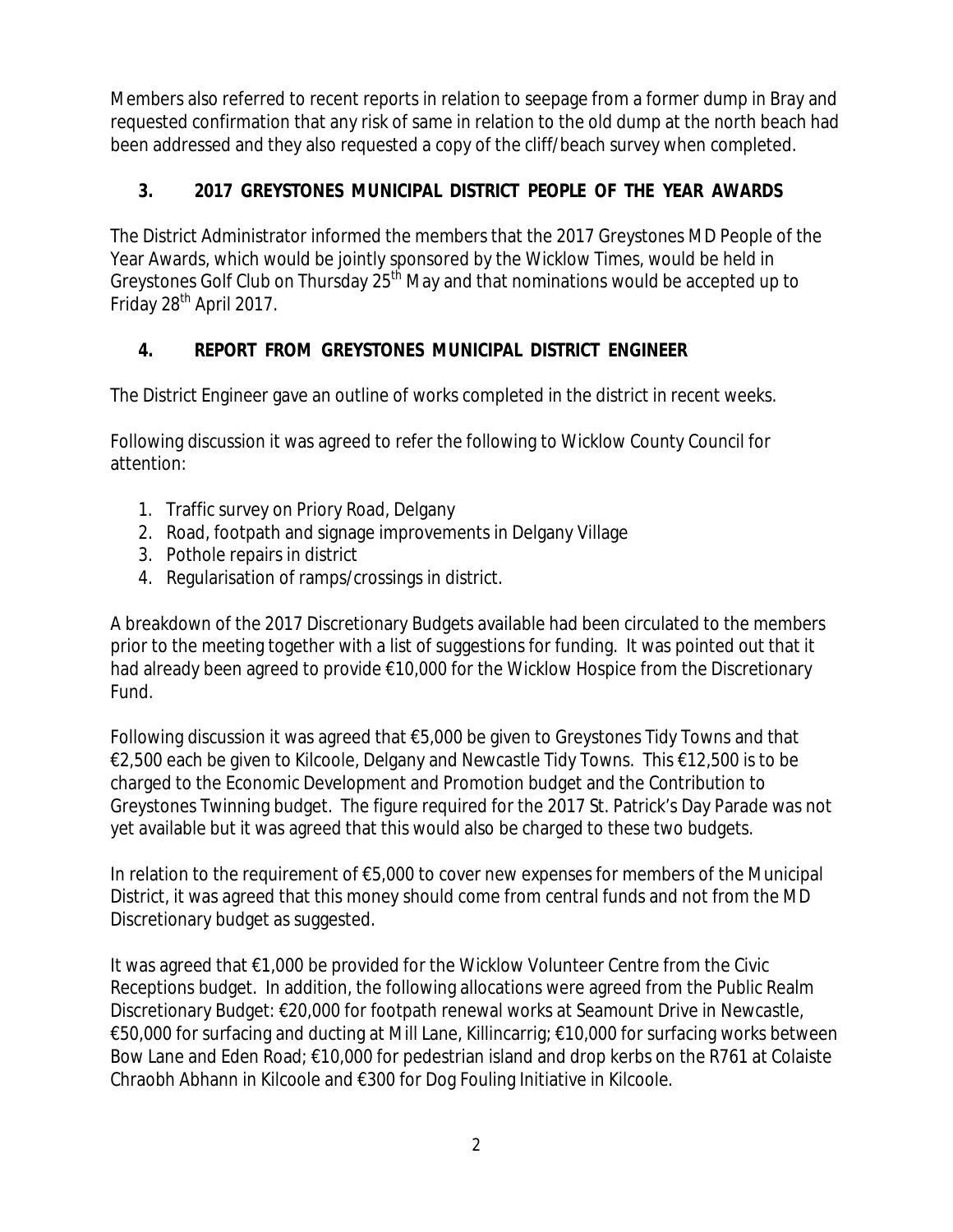It was agreed that the remaining discretionary funds would be allocated when the above projects were completed and properly costed. It was also agreed to request Irish Rail to provide a shelter at the railway station in Kilcoole.

The District Administrator informed the members that there had been some expressions of interest in relation to the provision of public toilets at the harbour and that these would be assessed in due course.

## **5. NOTICES OF MOTION:**

(a) Motion in the names of Councillors G. McLoughlin & D. Mitchell (deferred from February meeting):

"Irrespective of the fact that Bellevue Lawns in Delgany was taken in charge in 1997 (and technically only roads taken in charge up to 2000) as per previous incidents, Wicklow County Council will mend the boundary wall to Laurel Grove and fence to the Carmelite Convent. This is a serious dangerous accident waiting to happen".

Councillor McLoughlin stated that she had been informed that this work could not be carried out by Wicklow County Council because it was not in charge. She asked that all roads, footpaths and open spaces in estates be taken in charge going forward.

The District Engineer stated that while open spaces in estates were generally now taken in charge with the roads and footpaths, the Council did not maintain the open spaces.

### **6. CORRESPONDENCE**

- 1. The District Administrator informed the members that submissions could be made in relation to the Draft Parking Bye Laws up to Tuesday 18<sup>th</sup> April 2017.
- 2. The District Administrator informed the members that the Holyhead Sea Cadets had expressed an interest in travelling to Greystones for the 2018 St. Patrick's Day Parade and it was agreed that they should be welcomed and facilitated.
- 3. The District Administrator informed the members that the Chief Executive of Wicklow County Council would meet with the members on Monday  $3<sup>rd</sup>$  April at 12 noon in County Buildings to update them on the provision of an Enterprise Centre in Greystones and on the IDA site.
- 4. The District Administrator informed the members that the Dog Warden now visited the Greystones Municipal District on a weekly basis to create awareness of the dog fouling problems. It was agreed that this should be highlighted on the Council's Facebook page.